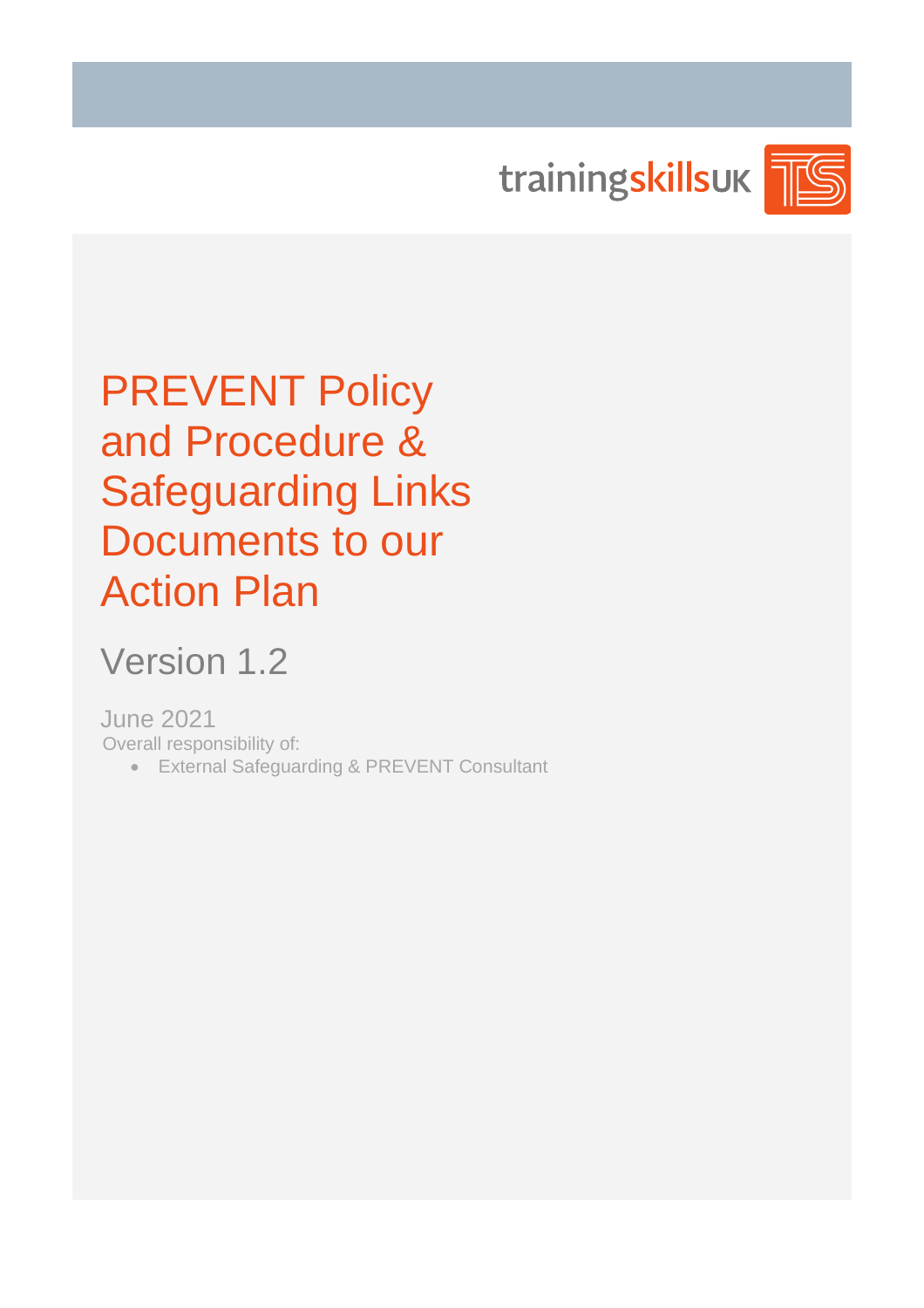

Page **2** of **11**

# PREVENT Policy and Procedure & Safeguarding Links Documents to our Action Plan

# **Introduction**

Introduction and Context Prevent is part of a Government initiative to develop a robust counter terrorism programme, CONTEST. The UK faces a range of terrorist threats. All the terrorist groups who pose a threat to us seek to radicalise and recruit people to their cause. The Prevent strategy seeks to:

- Respond to the ideological challenge of terrorism and aspects of extremism, and the threat we face from those who promote these views.
- Provide practical help to prevent people from being drawn into terrorism and ensure they are given appropriate advice and support.
- Work with a wide range of sectors where there are risks of radicalisation which needs to be addressed, including education, criminal justice, faith, charities, the internet and health

Training Skills UK has been looking to do this prior to these requirements and refers this to the Following:

- Prevent Action Plan (see appendixes)
- Safeguarding Policy and Procedure
- **Wellbeing**
- Safe learners Policy and Procedure
- Equality and Diversity and Equal Opportunity Policy and Procedure

Training Skills UK is committed to providing a secure environment for learners, and staff where learners feel safe and are kept safe. All adults at Training Skills UK are aware and have explained that safeguarding is everyone's responsibility irrespective of the role they undertake or whether their role has direct contact or responsibility for learners or not.

In adhering to this policy, and the procedures therein, staff and visitors will contribute to Training Skills UK vision for safe learning and delivery of the outcomes to all learners, as set out in s10 (2) of the Children's Act 2004<sup>1</sup>. This Preventing Extremism and Radicalisation Safeguarding Policy is one element within our overall arrangements to Safeguard and Promote the Welfare of all Learners in line with our statutory duties set out at s175 of the Education Act 2 0 0 2 .

Our company "Preventing Extremism and Radicalisation Safeguarding Policy" also draws upon the guidance contained in the "London Child Protection Procedures" and DfE Guidance "Keeping Learners Safe in Education, 2014"; and specifically DCSF Resources "Learning Together to be Safe", "Prevent: Resources Guide", "Tackling Extremism in the UK", DfE"s "Teaching

Approaches that help Build Resilience to Extremism among Young People" and Peter Clarke"s Report of July 2014. *1 the* physical, mental health and emotional well-being of children; the protection of children from harm and neglect; the education, training and recreation of children; the contribution made by them to society; and their social and economic well-being.

#### **Company Ethos and Practice**

When operating this policy, the company uses the following accepted Governmental definition of extremism which is:

*'Vocal or active opposition to fundamental British values, including democracy, the rule of law, individual liberty and mutual respect and tolerance of different faiths and beliefs; and/or calls for the death of members of our armed forces, whether in this country or overseas'.*

There is no place for extremist views of any kind in our company and facility, whether from internal sources - Learners, staff or governors, or external sources - community, external agencies or individuals. Our learners see our training location as a safe place where they can explore controversial issues safely and where our teachers encourage and facilitate this – we have a duty to ensure this happens.

As a facility for learning we recognise that extremism and exposure to extremist materials and influences can lead to poor outcomes for learners and so should be addressed as a safeguarding concern as set out in this policy. We also recognise that if we fail to challenge extremist views we are failing to protect our learners.

Extremists of all persuasions aim to develop destructive relationships between different communities by promoting division, fear and mistrust of others based on ignorance or prejudice and thereby limiting the life chances of young people. Education is a powerful weapon against this; equipping young people with the knowledge, skills and critical thinking, to challenge and debate in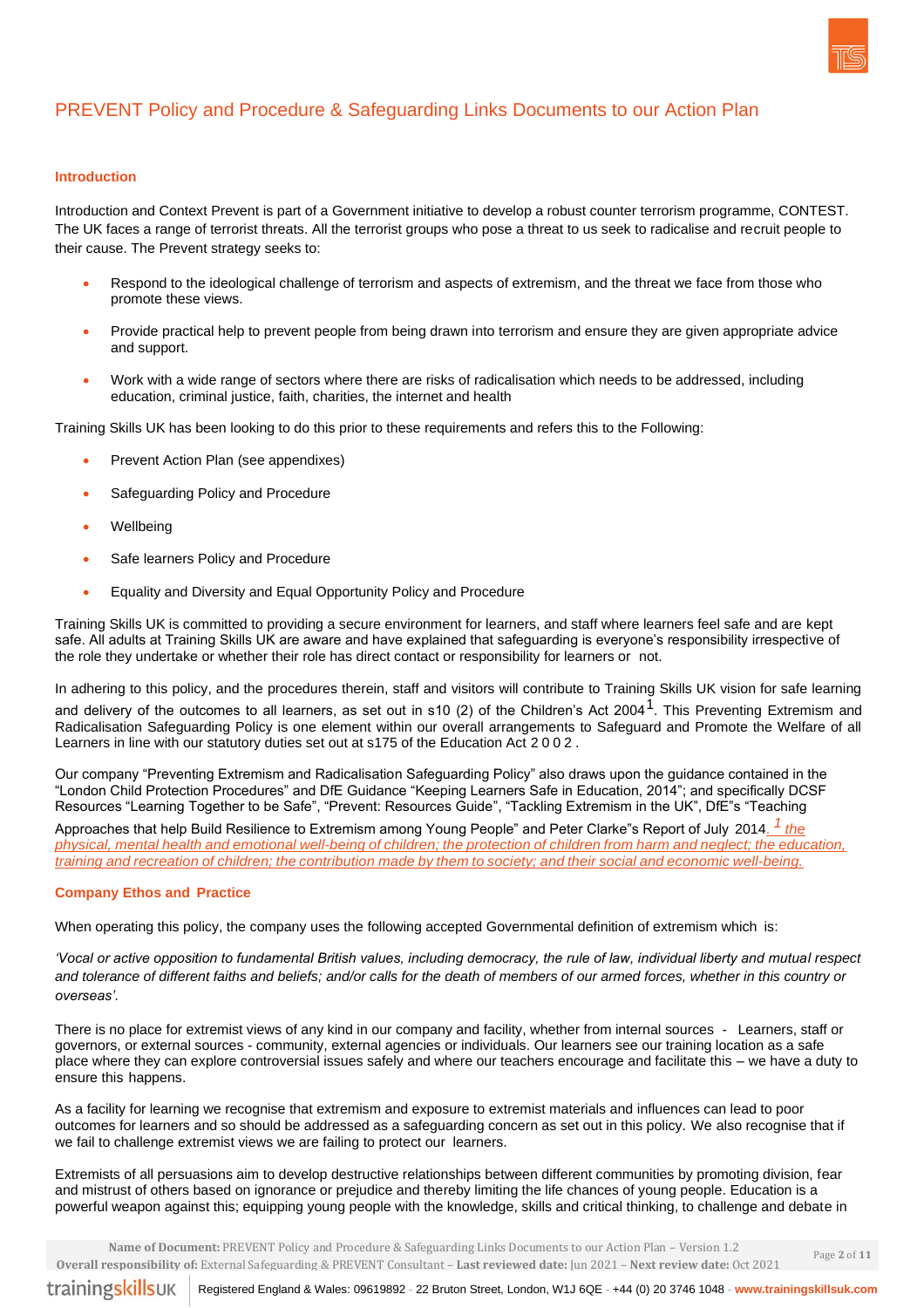

Page **3** of **11**

#### an informed way.

Therefore, at Training Skills UK we will provide a broad and balanced tutorial programme, delivered by skilled professionals, so that our learners are enriched, understand and become tolerant of difference and diversity and also to ensure that they thrive, feel valued and not marginalized.

Furthermore, at Training Skills UK we are aware that young people can be exposed to extremist influences or prejudiced views from an early age which emanate from a variety of sources and media, including via the internet, and at times learners may themselves reflect or display views that may be discriminatory, prejudiced or extremist, including using derogatory language.

Any prejudice, discrimination or extremist views, including derogatory language, displayed by learners or staff will always be challenged and where appropriate dealt with in line with our Disciplinary Policy for learners and the Code of Behaviour for staff.

As part of wider safeguarding responsibilities Training Facility staff will be alert to:

- Disclosures by learners of their exposure to the extremist actions, views or materials of others outside of the Training Facility, such as in their homes or community groups, especially where learners have not actively sought these out.
- Graffiti symbols, writing or art work promoting extremist messages or images
- Learners accessing extremist material online, including through social networking sites
- Parental reports of changes in behaviour, friendship or actions and requests for assistance
- Partner training or Training Facility's, local authority services, and police reports of issues affecting learners in other Training Facility's or settings.
- Learners voicing opinions drawn from extremist ideologies and narratives
- Use of extremist or 'hate' terms to exclude others or incite violence
- Intolerance of difference, whether secular or religious or, in line with our equalities policy, views based on, but not exclusive to, gender, disability, homophobia, race, colour or culture
- Attempts to impose extremist views or practices on others
- Anti-Western or Anti-British views

Our Company will closely follow any locally agreed procedure as set out by the Local Authority and/or Barking and Dagenham Safeguarding Children Partnership's agreed processes and criteria for safeguarding individuals vulnerable to extremism and radicalisation.

### **Ethos and Approach**

We will all strive to eradicate the myths and assumptions that can lead to some young people becoming alienated and disempowered, especially where the narrow approaches learners may experience elsewhere may make it harder for them to challenge or question these radical influences, this guidance and support be delivered in tutorials.

We will ensure that all of our support and approaches will help our learners build resilience to extremism and give them a positive sense of identity through the development of critical thinking skills. We will develop strategies and staff training to ensure that all of our staff are equipped to recognise extremism and are skilled and confident enough to challenge it.

We will be flexible enough to adapt our teaching approaches, as appropriate and address specific issues so as to become even more relevant to the current issues of extremism and radicalisation. In doing so we will apply the methodologies set out in that document following the three broad categories of:

- Making a connection with young people through positive engagement and a learner centered approach.
- Facilitating a "safe space" for dialogue, and
- Equipping our learners with the appropriate skills, knowledge, understanding and awareness for resilience.

Therefore, this approach will be embedded within the ethos of our Training Facility so that learners know and understand what safe and acceptable behaviour is in the context of extremism and any radicalisation. This will work in conjunction with our Companies approach to the spiritual, moral, social and cultural development of learners.

Our goal is to build mutual respect and understanding and to promote the use of dialogue not violence, as a form of conflict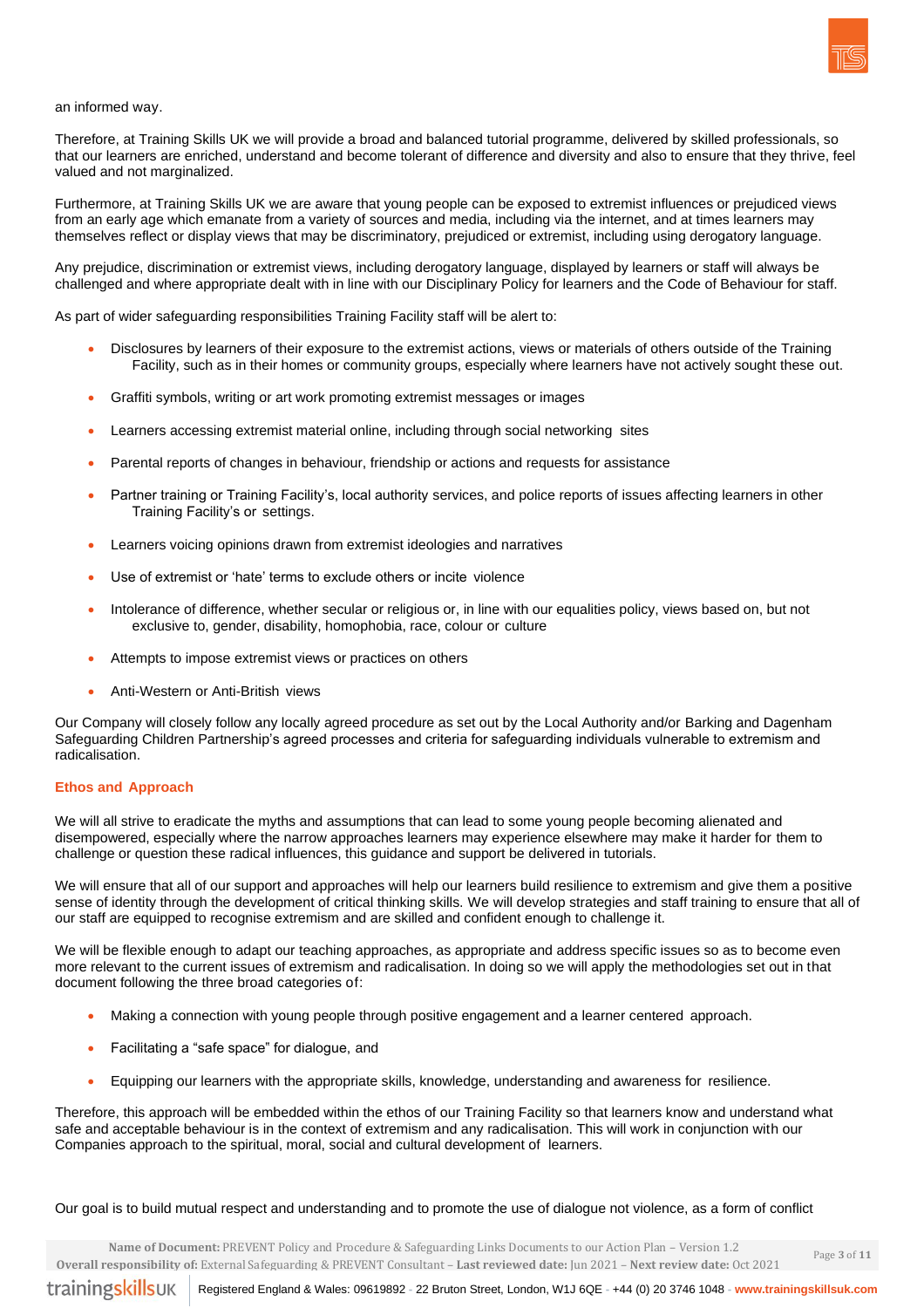resolution. We will achieve this by using an approach that includes:

- Citizenship information
- Open discussion and debate
- Work on anti-violence and a restorative approach to conflict resolution
- Targeted programmes for British Values
- Equality and Diversity

We will also work with local partners, families and communities in our efforts to ensure our Company understands and embraces our local context and values in challenging extremist views and to assist in the broadening of our student's experiences and horizons. We will help support learners who may be vulnerable to such influences as part of our wider safeguarding responsibilities and where we believe a learner is being directly affected by extremist materials or influences we will ensure that the learner is offered mentoring.

Additionally, in such instances our organization will seek external support from the Local Authority and/or local partnership structures working to prevent extremism.

At Training Skills UK we will promote the values of democracy, the rule of law, individual liberty, mutual respect and tolerance for those with different faiths and beliefs. We will teach and encourage learners to respect one another and to respect and tolerate difference, especially those of a different faith or no faith. It is indeed our most fundamental responsibility to keep our learners safe and prepare them for life in modern multi-cultural Britain and globally.

# **Use of External Agencies and Speakers**

At Training Skills UK, we encourage the use of external agencies or speakers to enrich the experiences of our learners; however, we will positively vet those external agencies, individuals or speakers who we engage to provide such learning opportunities or experiences for our learners.

Such vetting is to ensure that we do not unwittingly use agencies that contradict each other with their messages or that are inconsistent with, or are in complete opposition to, the Companies values and ethos. We must be aware that in some instances the work of external agencies may not directly be connected with the rest of the Company and the curriculum so we need to ensure that this work is of benefit to learners.

Our Company will assess the suitability and effectiveness of input from external agencies or individuals to ensure that:

- Any messages communicated to learners are consistent with the ethos of the Company and do not marginalise any communities, groups or individuals
- Any messages do not seek to glorify criminal activity or violent extremism or seek to radicalise learners through extreme or narrow views of faith, religion or culture or other ideologies
- Activities are matched to the needs of learners
- Activities are carefully evaluated by our Company to ensure that they are effective

We recognise, however, that the ethos of our Company and learning is to encourage learners to understand opposing views and ideologies, appropriate to their age, understanding and abilities, and to be able to actively engage with them in informed debate, and we may use external agencies or speakers to facilitate and support this. Therefore, by delivering a broad and balanced tutorial programme, augmented by the use of external sources where appropriate, we will strive to ensure our learners recognise risk and build resilience to manage any such risk themselves where appropriate to their age and ability but also to help learners develop the critical thinking skills needed to engage in informed debate.

# **Whistle Blowing**

Where there are concerns of extremism or radicalisation Learners and Staff will be encouraged to make use of our internal systems to Whistle Blow or raise any issue in confidence.

Staff can raise issues with the External Safeguarding and PREVENT Consultant, or the Academic Manager under the Procedure (the 'Whistleblowing' procedure). Learners can raise issues in confidence on to a member the External Safeguarding and PREVENT Consultant or the Academic Manager.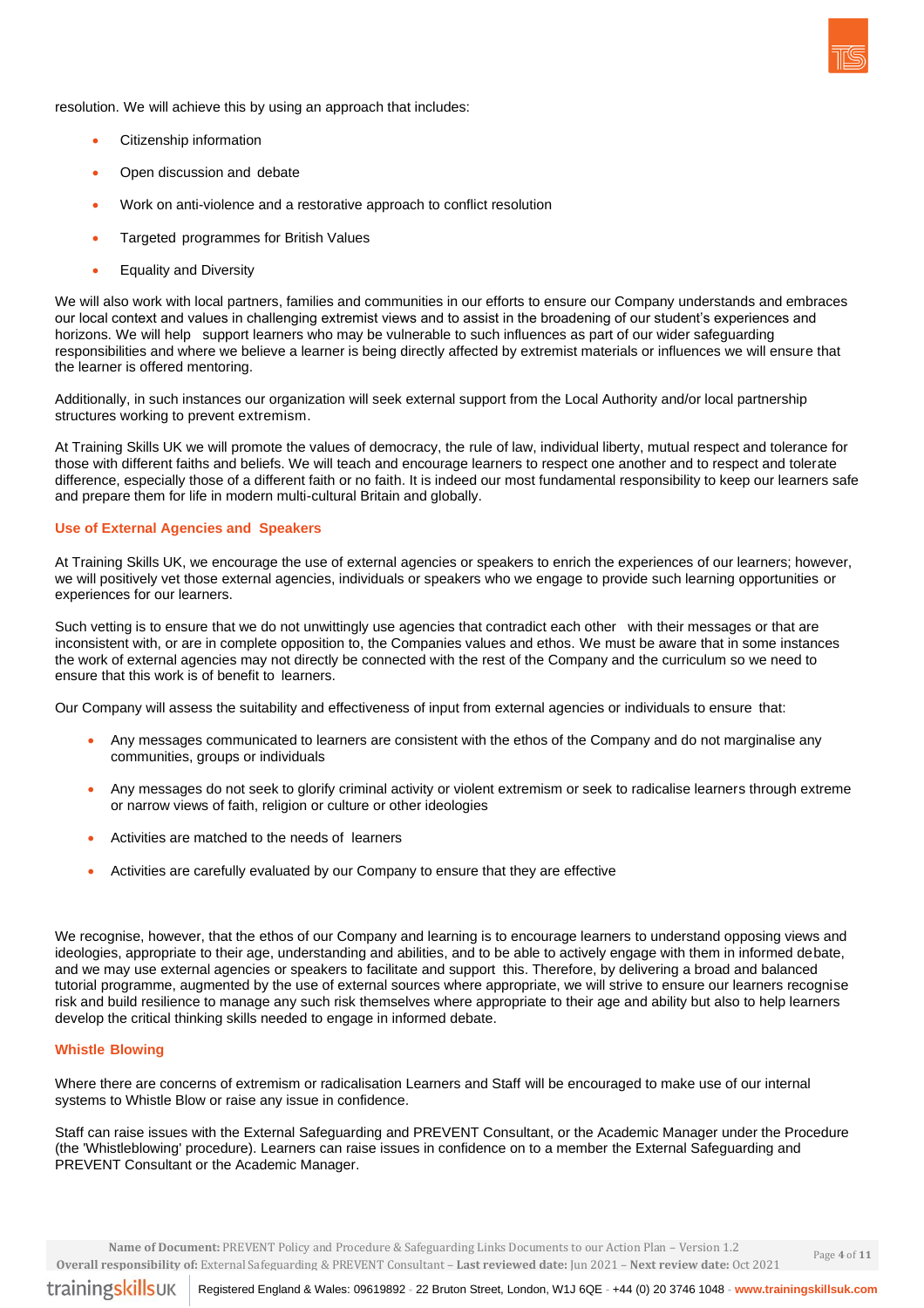

# **Safeguarding**

Please refer to our Safeguarding Policy for the full procedural framework on our Safeguarding duties.

Staff at Training Skills UK will be alert to the fact that whilst Extremism and Radicalisation is broadly a safeguarding issue there may be some instances where a child or learners may be at direct risk of harm or neglect. For example; this could be due to a learner displaying risky behaviours in terms of the activities they are involved in or the groups they are associated with or staff may be aware of information about a learner's family that may equally place a young person at risk of harm. (These examples are for illustration and are not definitive or exhaustive).

Therefore, all adults working in Training Skills UK (including visiting staff, volunteers, contractors, and students on placement) are required to report instances where they believe a young person may be at risk of harm or neglect to the Designated Safeguarding Lead.

The Safeguarding reporting arrangements are set out fully in our Safeguarding Policy and are summarised here, as follows:

Staff complete the Safeguarding Referral Form located on the staff K Drive Centre Administration and forward to the lead Safeguarding Officer at their center.

#### **The Lead on Safeguarding: Natasha Crabbe**

#### **Role of the Designated Safeguarding Lead**

The Designated Safeguarding Lead is the focus person and local "expert" for the training facility staff, and others, who may have concerns about an individual's safety or well-being and is the first point of contact for external agencies.

In line with Recommendation 2 of Peter Clarke's Report; In Lambeth Training Facility the role of the Designated Safeguarding Lead will be extended, at the appropriate time, to include the responsibilities of the PREVENT strand of the Government's counterterrorism strategy.

# **Training**

Whole facility in-service training on Safeguarding will be organised for staff and governors at least every three years and will comply with the prevailing arrangements agreed by the Local Authority and Barking and Dagenham Safeguarding Board and will, in part, include training on extremism and radicalisation and its safeguarding implications.

The Designated Safeguarding Lead will attend Barking and Dagenham training courses as necessary and the appropriate interagency training organised by the Barking and Dagenham Safeguarding Board at least every two years, again this will include training on extremism and radicalisation and its safeguarding implications.

#### **Recruitment**

The arrangements for recruiting all staff, permanent and volunteers, to our company will follow Barking and Dagenham guidance for safer recruitment best practice in education settings, including, but not limited to, ensuring that CRB checks are always made at the appropriate level, that references are always received and checked and that we complete and maintain a single central record of such vetting checks.

We will apply safer recruitment best practice principles and sound employment practice in general and in doing so will deny opportunities for inappropriate recruitment or advancement.

We will be alert to the possibility that persons may seek to gain positions within our Organization so as to unduly influence our Companies character and ethos. We are aware that such persons seek to limit the opportunities for our learners thereby rendering them vulnerable to extremist views and radicalisation as a consequence.

Therefore, by adhering to safer recruitment best practice techniques and by ensuring that there is an ongoing culture of vigilance within our Training Facility and staff team, we will minimise the opportunities for extremist views to prevail.

### **Role of the Board**

The Board of our Company will undertake appropriate training to ensure that they are clear about their role and the parameters of their responsibilities as Directors, including their statutory safeguarding duties.

The Board of our company will support the ethos and values of our facility and will support the company in tackling extremism and radicalisation.

In line with Recommendation 13 of Peter Clarke's report details of our Board will be published on our Training Facility website to promote transparency.

In line with the provisions set out in the DfE guidance "Keeping Children Safe in Education, 2014" the Directors will challenge the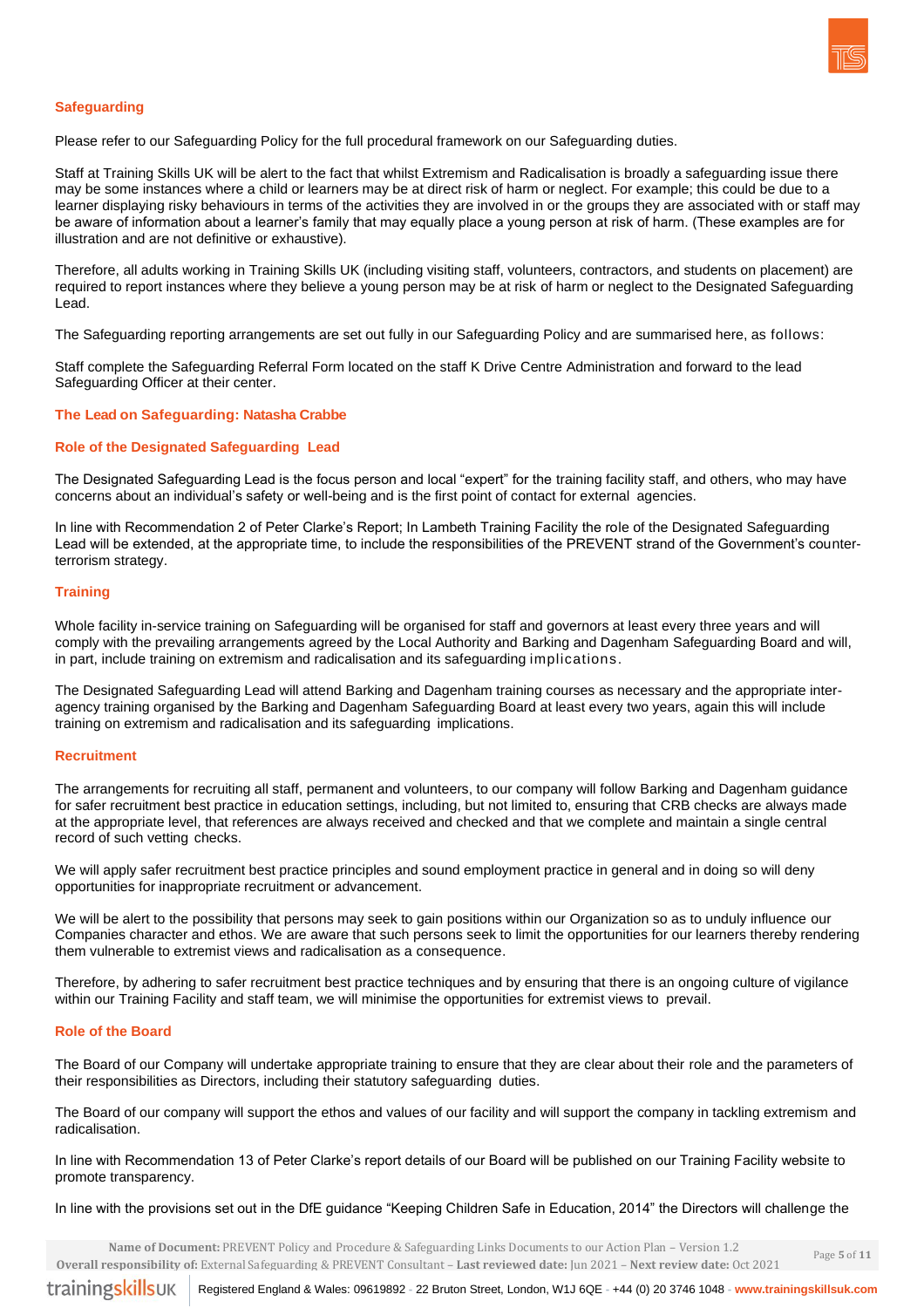

facility senior management team on the delivery of this policy and monitor its effectiveness.

The board will review this policy annually, and may amend and adopt it outside of this timeframe in accordance with any new legislation or guidance or, in response to any quality assurance recommendations pertaining to the delivery of this policy and the overall safeguarding arrangements made.

## **Policy Adoption, Monitoring and Review**

This policy was considered and adopted by the Board in line with their overall duty to safeguard and promote the welfare of learners as set out in the DfE guidance "Keeping Children Safe in Education" Learners Parents and guardians will be issued with a hard copy of this policy on request and will be available on our website and Notice Boards.

This document will link and relate to our Forms for Safeguarding

This Document will link to our Action Plan for PREVENT

This document links and relates to all training and development of both learners and staff, also in relation to the visitors in what so ever capacity.

Natasha Crabbe is our designated PREVENT officer.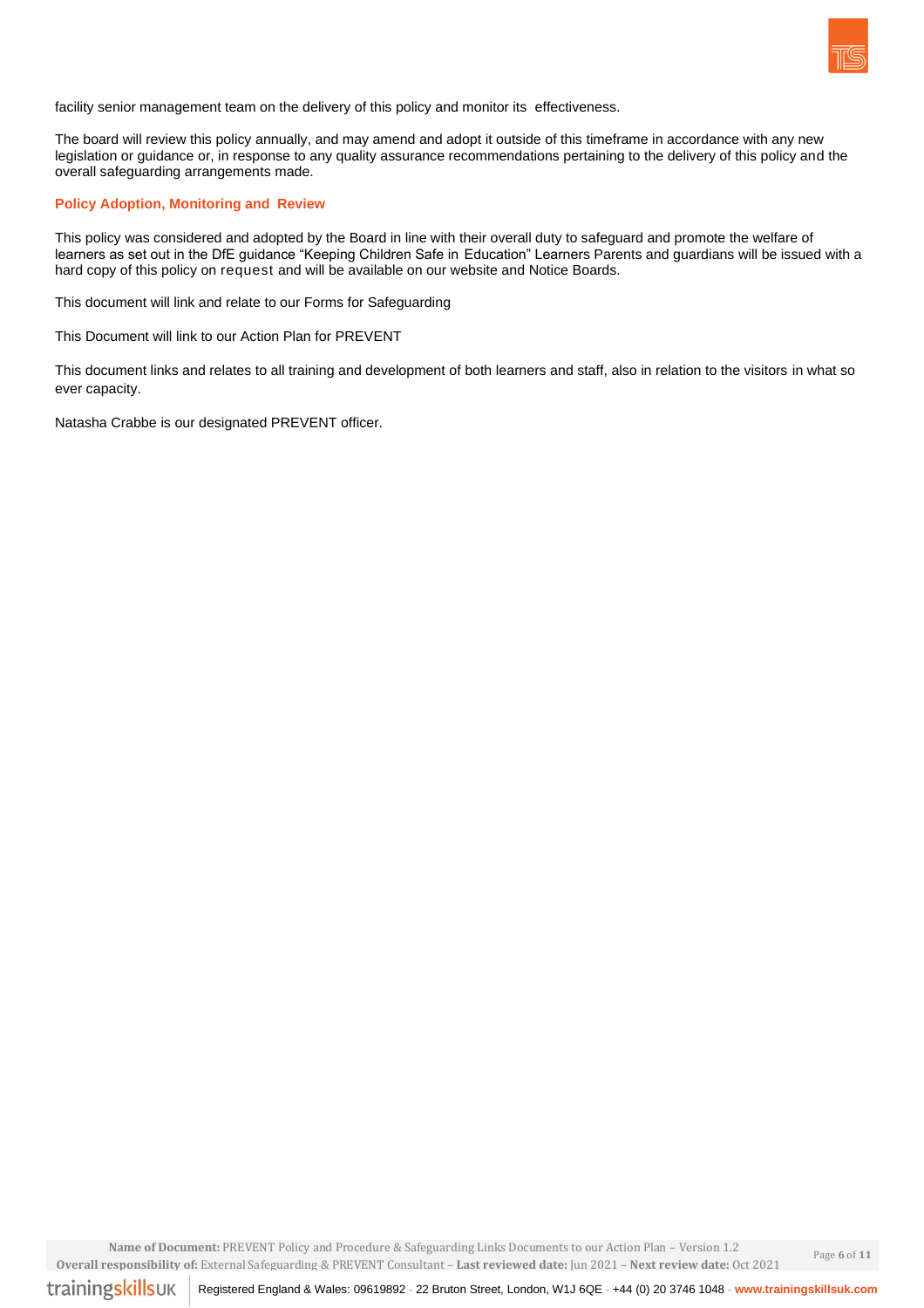APENDIXES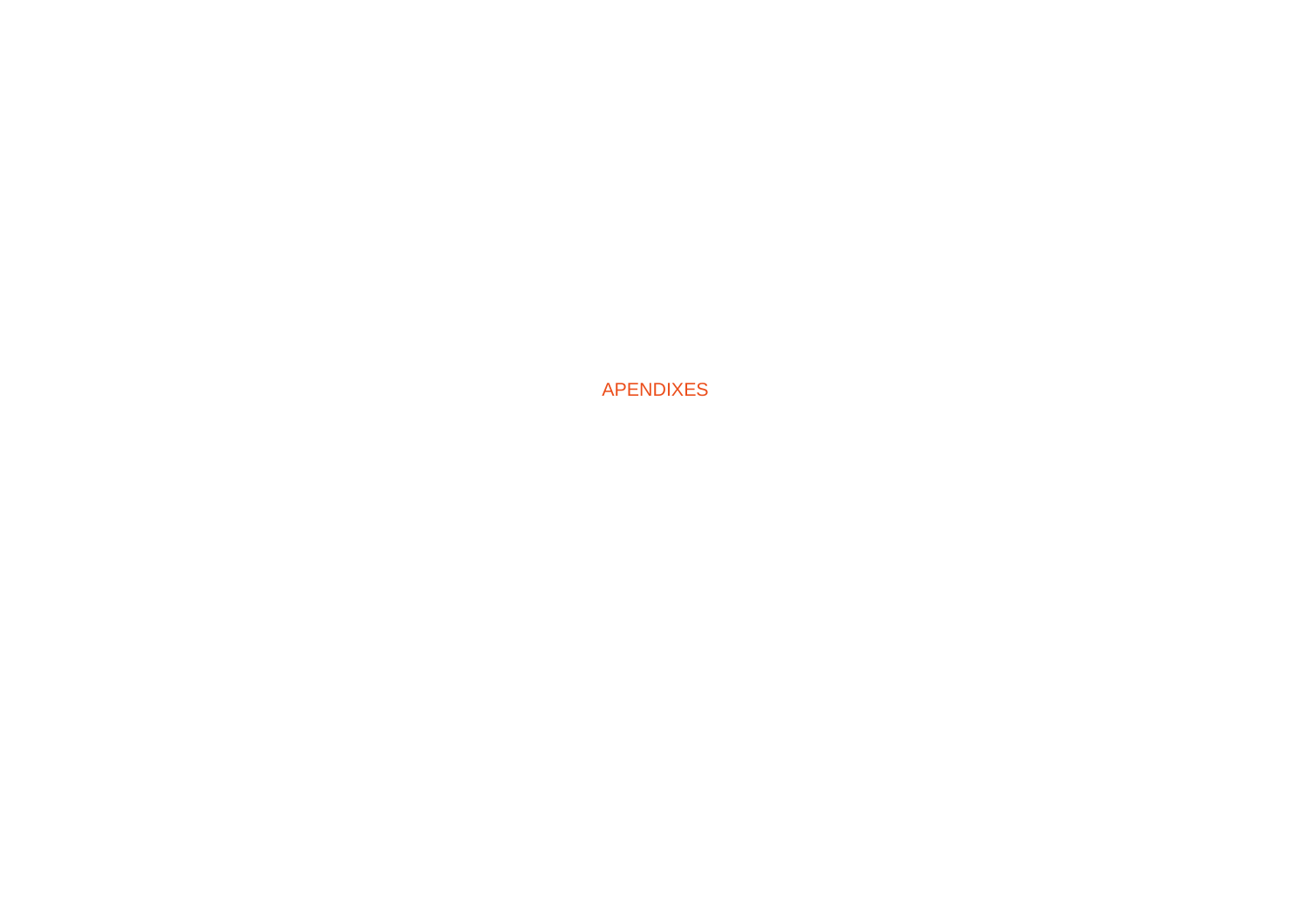# PREVENT Action Plan

| No.            | PREVENT Vulnerability/Risk Area                                                                                                                                                                                                                                                                                                                                                                                                                                                                                                                        | <b>Risk</b><br>Y/N | Action taken/already in place to mitigate/address risk | Owner | When | <b>RAG</b> |
|----------------|--------------------------------------------------------------------------------------------------------------------------------------------------------------------------------------------------------------------------------------------------------------------------------------------------------------------------------------------------------------------------------------------------------------------------------------------------------------------------------------------------------------------------------------------------------|--------------------|--------------------------------------------------------|-------|------|------------|
| $\mathbf{1}$   | Leadership<br>Do the following people, if applicable, have a good understanding of<br>their own and institutional responsibilities in relation to the 'Prevent<br>Duty'?<br><b>Board</b><br><b>SMT</b><br><b>Staff</b><br><b>Student Union</b><br>Safeguarding team                                                                                                                                                                                                                                                                                    |                    |                                                        |       |      |            |
| $\overline{2}$ | <b>Partnership</b><br>Is there active engagement from the institution's board, SMT,<br>1)<br>managers and leaders?<br>Does the institution have an identified single point of contact<br>(2)<br>(SPOC) in relation to Prevent?<br>Does the institution engage with the BIS Regional Prevent<br>3)<br>Coordinator, Local Authority Police Prevent Leads and<br>engage with local Prevent Boards/Steering Groups at<br>Strategic and Operational level?                                                                                                  |                    |                                                        |       |      |            |
| 3              | <b>Staff Training</b><br>Do all staff have sufficient knowledge and confidence to:<br>exemplify British Values in their management, teaching and<br>1)<br>through general behaviours in the institution<br>understand the factors that make people vulnerable to being<br>2)<br>drawn into terrorism and to challenge extremist ideas which<br>are used by terrorist groups and can purport to legitimise<br>terrorism<br>have sufficient training to be able to recognise this<br>3)<br>vulnerability and be aware of what action to take in response |                    |                                                        |       |      |            |

 **Name of Document:** PREVENT Policy and Procedure & Safeguarding Links Documents to our Action Plan – Version 1.2 **Overall responsibility of:** External Safeguarding & PREVENT Consultant – **Last reviewed date:** Jun 2021 – **Next review date:** Oct 2021

Page **8** of **11**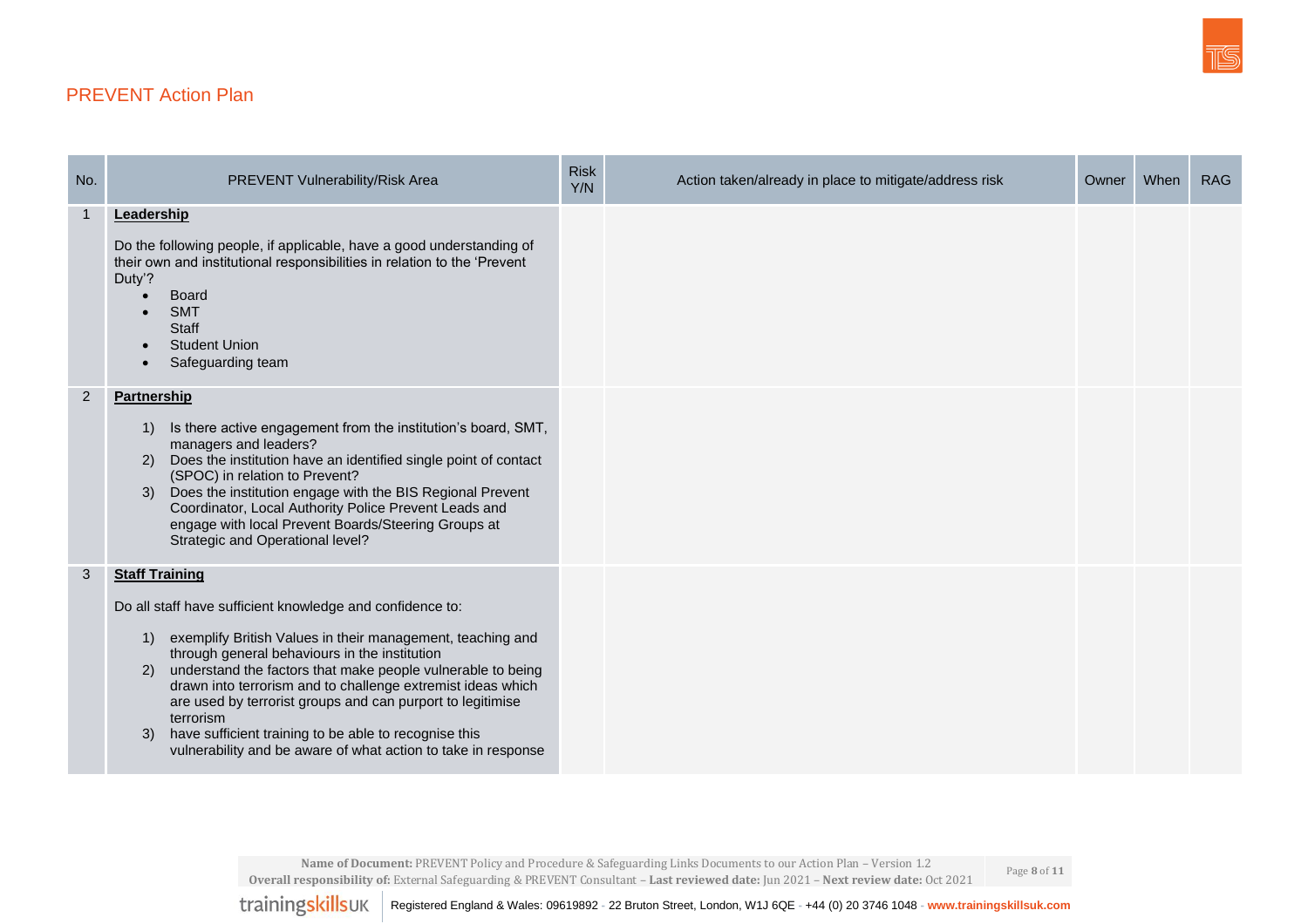

### 4 **Welfare, pastoral and Chaplaincy support**

- 1) Are there adequate arrangements and resources in place to provide pastoral care and support as required by the institution?
- 2) Does the institution have chaplaincy provisions or is this support signposted locally or brought in?
- 3) Are there adequate monitoring arrangements to ensure that this support is effective and supports the institutions welfare and equality policies?
- 4) Does the chaplaincy support reflect the student demographic and need?

### 5 **Speakers and Events**

- 1) Is there an effective policy/framework for managing speaker requests?
- 2) Is it well communicated to staff/students and complied with?
- 3) Is there a policy/framework for managing on site events i.e. charity events?
- 4) Are off site events which are supported, endorsed, funded or organised through the institution (including Students' Union if applicable) subject to policy/framework?

# 6 **Safety Online**

- 1) Does the institution have a policy relating to the use of IT and does it contain a specific reference and inclusion of the Prevent Duty?
- 2) Does the institution employ filtering/firewall systems to prevent staff/students/visitors from accessing extremist websites and material?
- 3) Does this also include the use of using their own devices via Wi-Fi?
- 4) Does the system alert to serious and/or repeated breaches or attempted breaches of the policy?

# 7 **Prayer and Faith Facilities**

- 1) Does the institution have prayer facilities?
- 2) Are they good governance and management procedures in place in respect of activities and space in these facilities?

 **Name of Document:** PREVENT Policy and Procedure & Safeguarding Links Documents to our Action Plan – Version 1.2 **Overall responsibility of:** External Safeguarding & PREVENT Consultant – **Last reviewed date:** Jun 2021 – **Next review date:** Oct 2021

Page **9** of **11**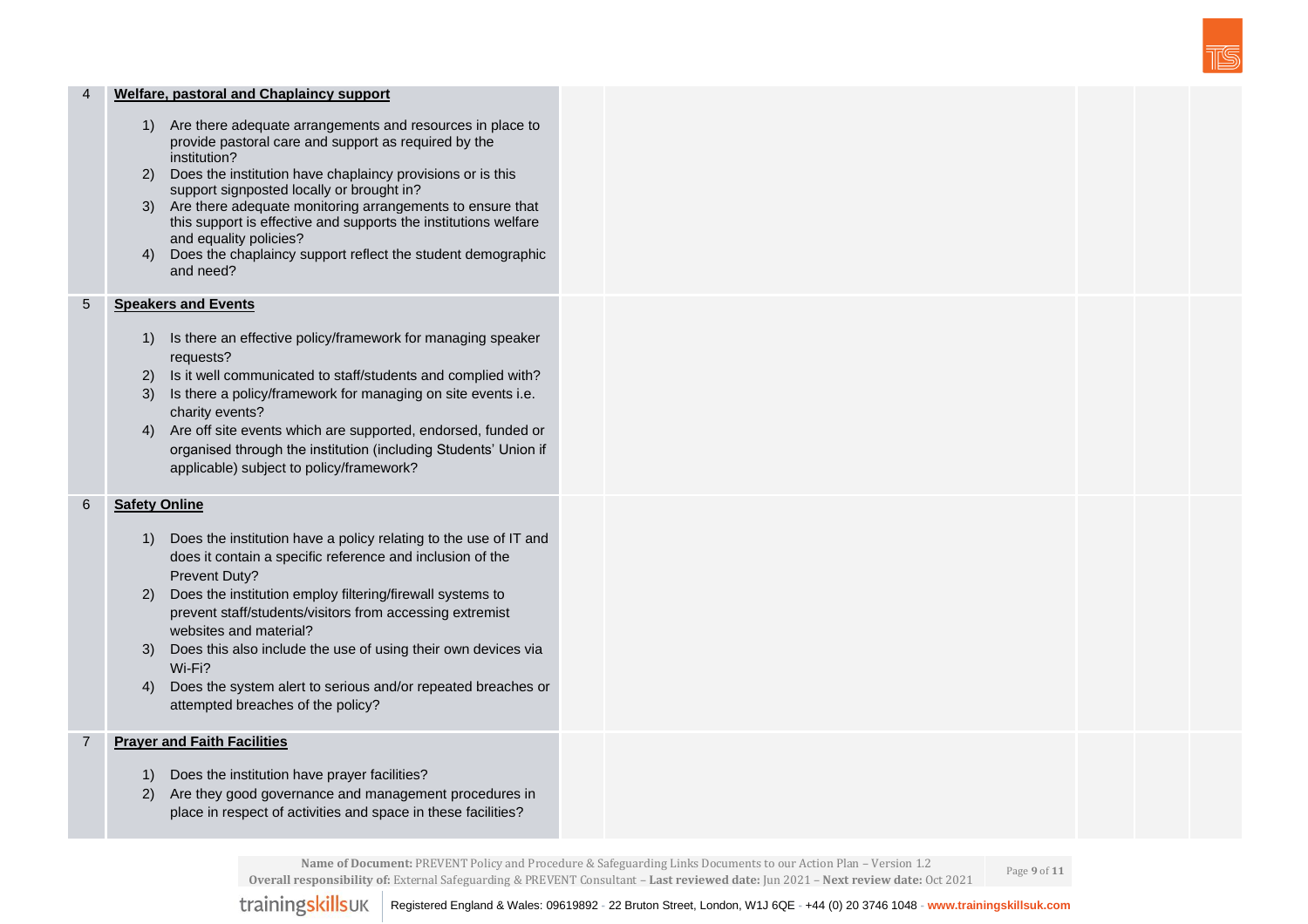

#### 8 **Site Security**

- 1) Are there effective arrangements in place to manage access to the site by visitors and non-students/staff?
- 2) Is there a policy regarding the wearing of ID on site? Is it enforced?
- 3) Are dangerous substances kept and stored on site?
- 4) Is there a policy in place to manage the storage, transport, handling and audit of such substances?
- 5) Is there a policy covering the distribution (including electronic) of leaflets or other publicising material?
- 6) Does the institution intervene where off site activities are identified or are likely to impact upon staff and/or students i.e. leafleting, protest etc?

# 9 **Safeguarding**

- 1) Is protection against the risk of radicalisation and extremism included within Safeguarding and other relevant policies?
- 2) Do Safeguarding and welfare staff receive additional and ongoing training to enable the effective understanding and handling of referrals relating to radicalisation and extremism?
- 3) Does the institution utilise Channel as a support mechanism in cases of radicalisation and extremism?
- 4) Does the institution have a policy regarding referral to Channel identifying a recognised pathway and threshold for referral?

## 10 **Communications**

- 1) Is the institution Prevent Lead and their role widely known across the institution?
- 2) Are staff and students made aware of the Prevent Duty, current risks and appropriate activities in this area?
- 3) Are there information sharing protocols in place to facilitate information sharing with Prevent partners?